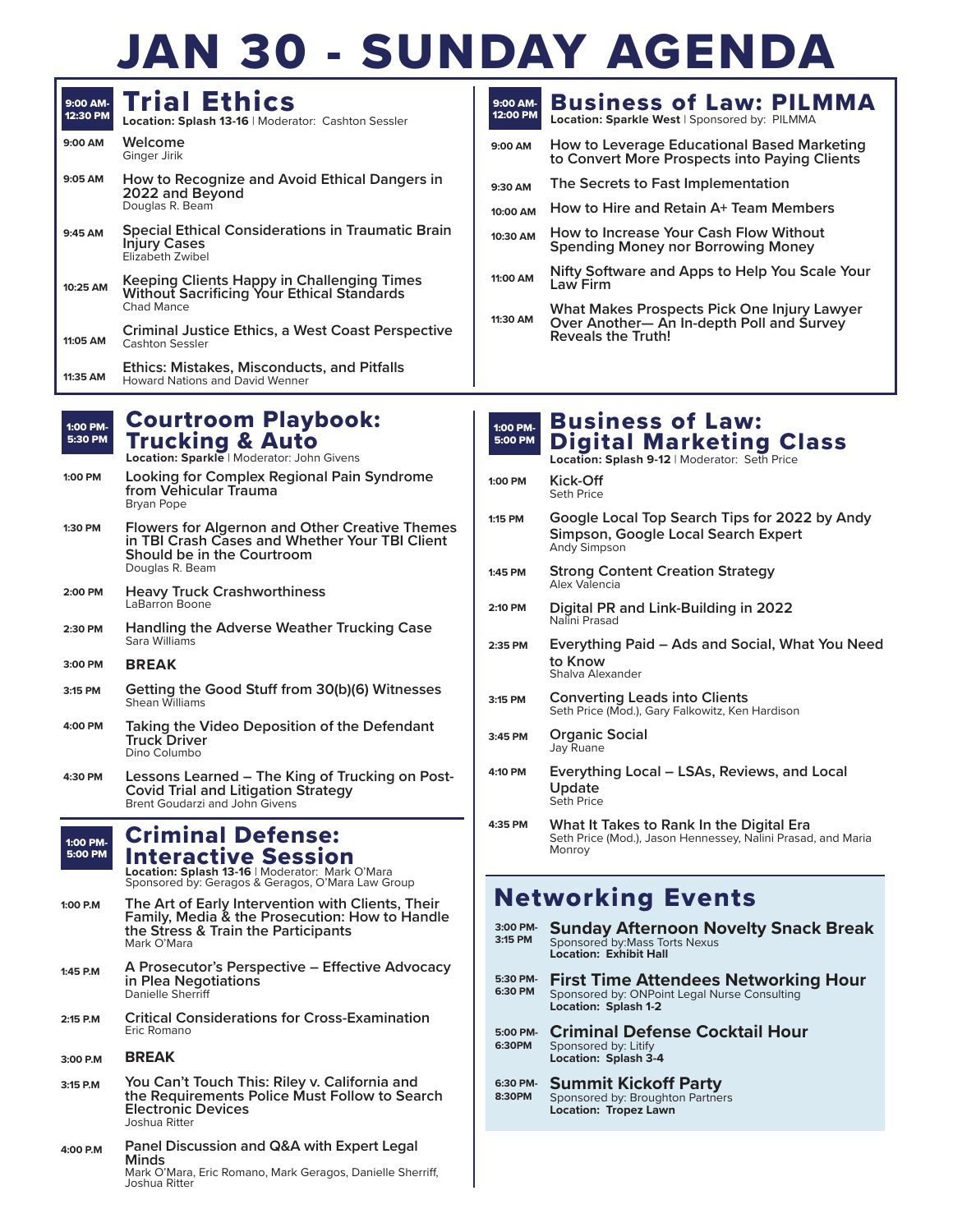## JAN 31 - MONDAY AGENDA

| 6:30 AM              | <b>Pilates With Jenn</b><br>Open to all attendees and guests. Yoga mats provided.<br>Location: Splash 1-2   Instructor Jennifer O'Mara                                                          | 7:30 AM-<br>9:30 AM  | Grab-N-Go Breakfast<br>Coffee will be available starting at 7:00 AM.<br>Location: Exhibit Hall   Sponsored by: Lawmatics                                                  |
|----------------------|-------------------------------------------------------------------------------------------------------------------------------------------------------------------------------------------------|----------------------|---------------------------------------------------------------------------------------------------------------------------------------------------------------------------|
| 8:00 AM-<br>11:50 AM | <b>Business of Law:</b><br><b>Marketing Power</b><br>Location: Sparkle   Moderators: Harlan Schillinger and<br>Randy Nordstrom                                                                  | 8:00 AM-<br>11:50 AM | <b>Courtroom Playbook: Elevating</b><br><b>Your Practice From Where You</b><br><b>Are To Where You Want To Be</b><br>Location: Splash 9-12   Moderator: Channa Lloyd      |
| 8:00 AM              | Powerful Messages to the Press and the Public:<br><b>Making Your Voice Heard</b><br>Ben Crump and Mark Geragos                                                                                  | 8:00 AM              | <b>Trial Structure for Your Next Case</b><br>Ilya Lerma                                                                                                                   |
| 8:40 AM              | Innovations in Marketing and PR that Supercharge<br><b>Your Client Acquisition</b><br>Mike Papantonio and Steve Nober                                                                           | 8:45 AM              | Settlement Demands with Distinction – Creating<br>& Developing Demands with a Stamp of<br><b>Distinction that Grabs Attention &amp; Gets Results</b><br>Diana Santa Maria |
| 9:00 AM              | Strategic Branding: Craft Your Identity to<br><b>Generate the Cases You Want</b><br>Andrew Finkelstein                                                                                          | 9:15 AM              | How to Handle a Med-Mal Case for Maximum<br>Recovery - Tools to Use in Discovery to Tell the Story<br>Elizabeth Zwibel                                                    |
| 9:40 AM              | <b>BREAK</b>                                                                                                                                                                                    | 9:45 AM              | <b>BREAK</b>                                                                                                                                                              |
| 9:50 AM              | <b>Marketing Plans. One Size, Fits One Size</b><br>Adam Warren                                                                                                                                  | 9:50 AM              | Use Title IX to Stop Sex Discrimination in Sports<br>and Make Schools Pay                                                                                                 |
| 10:10 AM             | Google Local Tips and Converting more Online Leads<br>Stephanie Chew, Andy Simpson                                                                                                              | 10:20 AM             | Arthur Bryant<br>Courtroom Technology for the DIY Firm<br>Channa Lloyd                                                                                                    |
| 10:30 AM             | Our Strategy How We Spend, What We Get, and<br>Why We Do It<br>Michael Rosenzweig, Don Worley, and Dan Newlin                                                                                   | 10:50 AM             | <b>Economically Litigating Smaller Cases – While</b><br><b>Maximizing the Value!</b>                                                                                      |
| 11:10 AM             | The Folks That Get the Cases: A Dialog with<br>America's Most Prolific Client Generation                                                                                                        | 11:20 AM             | Tracey Brown<br>You Win Some, You Decline Some: Knowing When                                                                                                              |
|                      | Companies<br>Tighe Wilhelmy, Steve Nober, Adam Warren, and Damon Barr                                                                                                                           |                      | to Say No<br>Hunter Shkolnik                                                                                                                                              |
|                      |                                                                                                                                                                                                 |                      |                                                                                                                                                                           |
| 2:00 PM-<br>5:00 PM  | <b>Business of Law: Fireproof</b><br>Location: Sparkle   Moderator: Harlan Schillinger                                                                                                          | 2:00 PM-<br>5:00 PM  | <b>Criminal Defense:</b><br><b>Interactive Workshop</b>                                                                                                                   |
| 2:00 PM              | Fireproof Your Firm! How and Why<br>Mike Morse                                                                                                                                                  |                      | Location: Splash 13-16   Moderator: Eric Romano<br>Sponsored by: Geragos & Geragos, O'Mara Law Group                                                                      |
| 2:45 PM              | <b>Financial Structure for Firm Growth</b><br>Joe DiNardo                                                                                                                                       | 2:00 PM              | Welcome Back + How This Workshop Works<br>Eric Romano                                                                                                                     |
| 3:00 PM              | <b>BREAK</b>                                                                                                                                                                                    | 2:15 PM              | <b>Pre-Trial Workshop</b><br>Mark O'Mara, Eric Romano                                                                                                                     |
| 3:20 PM              | Grow What You Do Best – Your Firm's Profit Depends<br>On It                                                                                                                                     | 3:00 PM              | <b>BREAK</b>                                                                                                                                                              |
|                      | Richard Harris, Michael Burg, and Richard Newsome<br>The 7 Levers of Cash Flow                                                                                                                  | 3:15 PM              | <b>Trial Workshop</b><br>Mark Geragos, Joshua Ritter                                                                                                                      |
| 3:50 PM              | Ken Hardison                                                                                                                                                                                    | 4:00 PM              | <b>Closings and Post-Trial Workshop</b>                                                                                                                                   |
| 4:10 PM              | Law Firm Growth in 2022: Market Trends and<br><b>Capitalization Strategies</b><br>Ari Kornhaber                                                                                                 | 4:45 PM              | Eric Romano, Mark O'Mara<br><b>Final Questions for the Coaches</b>                                                                                                        |
| 4:30 PM              | How We Get to the Bottom Line for Profit<br>John Nachazel                                                                                                                                       |                      | Mark O'Mara, Eric Romano, Mark Geragos, Joshua Ritter                                                                                                                     |
|                      |                                                                                                                                                                                                 |                      | <b>Networking Events</b>                                                                                                                                                  |
| 2:00 PM-<br>5:00 PM  | <b>Women's Leadership Forum</b><br><b>&amp; Cocktails</b>                                                                                                                                       | 9:45 AM-<br>10:00 AM | <b>Monday Morning Coffee Break</b><br>Sponsored by: Martindale-Avvo<br><b>Location: Exhibit Hall</b>                                                                      |
| 2:00 PM              | Location: Splash 9-12   Moderator: Betsy Miller, Hali Marsocci,<br>and Lisa Banks   Sponsored by: CARDINAL Life Care Consulting<br><b>Welcome and Roadmap</b><br>Betsy Miller and Hali Marsocci | 1:45 PM              | 12:00 PM. Trial Lawyer Hall of Fame Awards Luncheon Ft.<br>Keynote Speaker Dan Marino<br>Sponsored by: PILMMA<br><b>Location: Fontaine</b>                                |
| 2:10 PM              | Convening Your People for Purpose and Impact<br>(Workshop)<br>Betsy Miller and Lisa Banks                                                                                                       | 1:45 PM              | Midday Margaritas & Sorbet Break<br>Margaritas Sponsored by: Steno<br>Snack Break Sponsored by: Litify                                                                    |
| 3:00 PM              | <b>BREAK</b>                                                                                                                                                                                    |                      | <b>Location: Exhibit Hall</b>                                                                                                                                             |
| 3:30 PM              | Elevating Your Own Leadership with Intention and<br>Support (Roundtable)<br>Hali Marsocci, Betsy Miller, Lisa Banks, Kim Dougherty, and                                                         | 5:00 PM-<br>6:00 PM  | <b>Monday Mix &amp; Mingle</b><br>Sponsored by: Prevail<br><b>Location: Exhibit Hall</b>                                                                                  |
| 4:25 PM              | Kalpana Kotagal<br><b>Closing Remarks</b><br>Betsy Miller and Hali Marsocci                                                                                                                     | 6:00 PM-<br>6:30PM   | Meet & Greet With Attorney General Aaron Ford<br><b>Location: Luster Gallerie</b>                                                                                         |
| 4:30 PM              | <b>Cocktails and Connecting</b>                                                                                                                                                                 | 6:00 PM-<br>8:00PM   | Golden Gavel Awards<br>This is a ticketed event - not open to general attendance.<br>Sponsored by: X Social Media<br><b>Location: Fontaine</b>                            |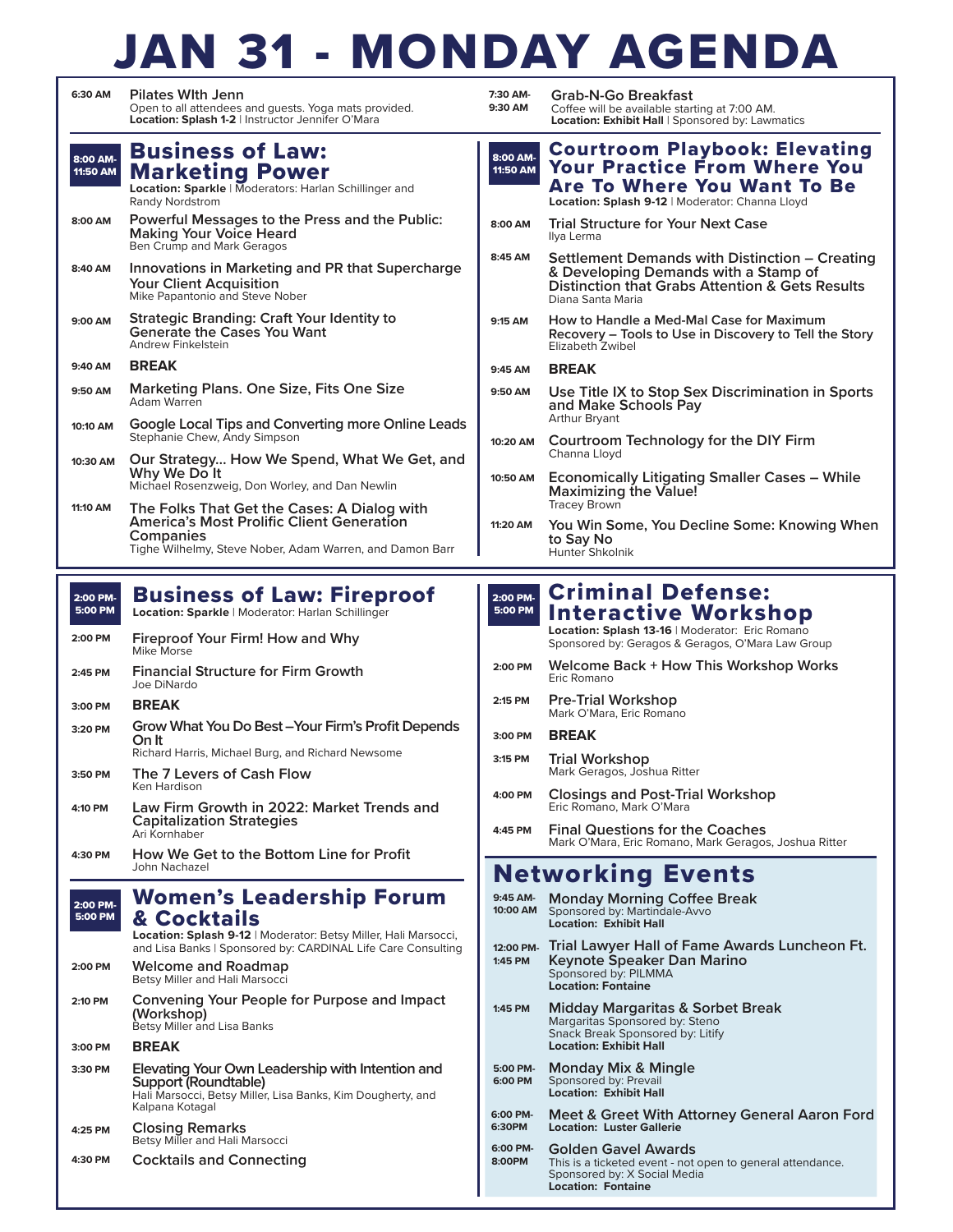## FEB 1 - TUESDAY AGENDA

| 6:30 AM  | <b>Pilates With Jenn</b><br>Open to all attendees and quests. Yoga mats provided.<br>Location: Splash 1-2   Instructor Jennifer O'Mara |
|----------|----------------------------------------------------------------------------------------------------------------------------------------|
| 7:30 AM- | <b>Grab-N-Go Breakfast</b>                                                                                                             |

Coffee will be available starting at 7:00 AM. **Location: Exhibit Hall** | Sponsored by: Morgan & Morgan **9:30 AM**

### Networking Events

| 9:45 AM-<br>10:00 AM | Tuesday Morning Bloody Mary & Mimosa Bar<br><b>Break</b><br>Sponsored by: National Record Retrieval<br><b>Location: Exhibit Hall</b> |
|----------------------|--------------------------------------------------------------------------------------------------------------------------------------|
| 12:15 PM-<br>1:15 PM | <b>Networking Lunch</b><br>Sponsored by: Consumer Attorney Marketing Group<br><b>Location: Exhibit Hall</b>                          |
| 12:30 PM-            | Live Q&A With John McEnroe                                                                                                           |

**Live Q&A With John McEnroe** Sponsored by: Persist Group, The Lake Law Firm **Location: Sparkle West** Moderator: Ed Lake **1:00 PM**

#### Courtroom Playbook: Run, Block, Pass & Tackle In The Courtroom! **Location: Sparkle** | Moderator: John Romano, Lisa Blue Sponsored by: Consumer Attorney Marketing Group **Building Block Strategy in Discovery Plans - Mapping out your Discovery Plan with a Winning Strategy** John Romano **Social Media Minefields & The Rules of Evidence** Mark Geragos **Rethinking Your Deposition Game - Remote & Video Depositions** Michael Maggiano **BREAK Jury Selection and The Anatomy of Jury and Implicit Bias – Seeing It, Feeling It, Understanding It, and Overcoming It!** Mark O'Mara and Michelle Tuegel **Psychology of Jury Thinking: Attention-Span Statistics & Surveys—What You Need to Know!** Mark Lanier 8:00 AM-12:15 AM **8:00 AM 8:30 AM 9:00 AM 9:45 AM 10:00 AM 11:00 AM**

**Remarkable Storytelling: Roll the Tape** Rob Feigenbaum **11:50 AM**

#### Courtroom Playbook: Run, Block, Pass & Tackle In The 1:15 PM-5:30 PM

### Courtroom!

**Location: Sparkle** | Moderator: John Romano, Lisa Blue Sponsored by: Consumer Attorney Marketing Group

- **Overcoming the Biggest Obstacles to Big Just Verdicts and Settlements** Keith Mitnik **1:15 P.M**
- **BREAK 3:15 P.M**
- **The Psychology of Persuasion** Lisa Blue **3:30 P.M**
- **Winning Closings: From Soup to Nuts** Mike Papantonio, Rich Newsome, and Troy Rafferty **4:00 P.M**

### Networking Events

| 3:15 PM-<br>3:30 PM | <b>Dessert Dash! Sweet Treats Break</b><br>Sponsored by: LaFleur Marketing<br><b>Location: Exhibit Hall</b>                                  |
|---------------------|----------------------------------------------------------------------------------------------------------------------------------------------|
| 5:30 PM-<br>6:30 PM | <b>Young Lawyers Networking Hour</b><br>Sponsored by: Stratejic Relationships<br><b>Location: Splash 1-2</b>                                 |
| 5:30 PM-<br>6:30PM  | <b>The National Black Lawyers Cocktail Hour</b><br>Sponsored by: MASSIVE: Medical and Subrogation Specialists<br><b>Location: Splash 3-4</b> |
| 7:00 PM-<br>9:00PM  | NTL President's Reception: Surfin' the Night<br><b>Away - A Beach Boys Tribute</b><br>Sponsored by: Velawcity<br><b>Location: Ocean Lawn</b> |

#### Business of Law: The New And The Bold 1:15 PM-5:10 PM

**Location: Fontaine** | Moderator: Harlan Schillinger

- **Partnering with Nonlawyers: Relax It's Just an Option** Lynda Shely **1:15 P.M**
- **The History (and Future) of Law Firm Capitalization** Ari Kornhaber, Joe DiNardo, Jim Brady, and Dean Chase **2:00 P.M**

#### **Future Stuff: Dashboards, Claimant Portals, Remote Technology, and AI** Lou Andreozzi, Ari Treuhaft, John Roney, and Rob Feigenbaum **2:40 P.M**

#### **BREAK 3:15 P.M**

- **Technology v. People Leveraging Your Resources to Improve Intake and Conversion** Ken Hardison, Cameron Killmer , Randy Nordstrom, and Ed Lake **3:30 P.M**
- **An Education in Experience: Lawyers Forging the ABS Path** Andrew Finkelstein, Keith Givens, Rick Meadow, and Jason Velez **4:10 P.M**
- **What Does It All Mean? Making Sense of Capital, Technology, and the ABS Future** Tighe Wilhelmy **4:40 P.M**